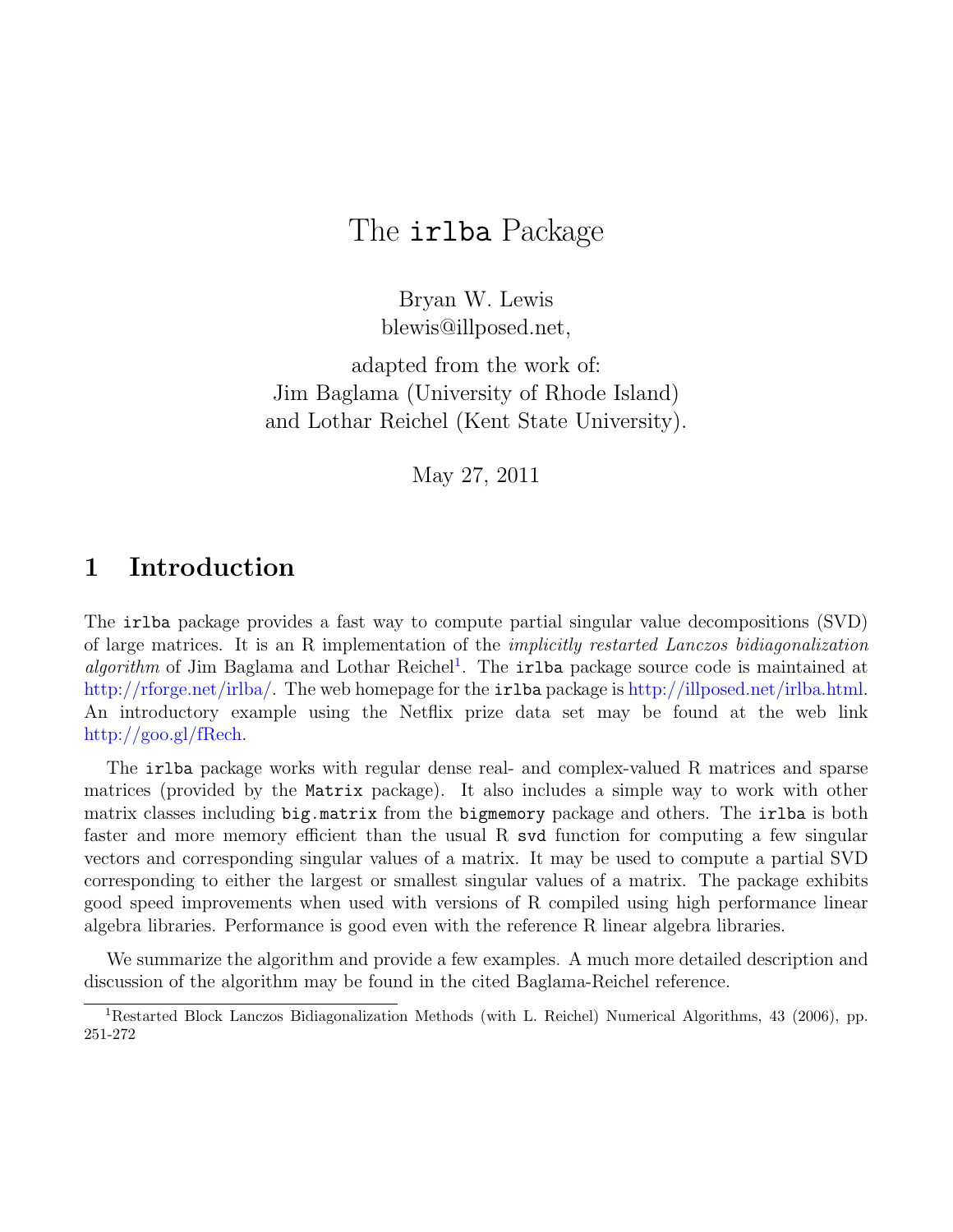## 2 The SVD and Partial SVD

The singular value decomposition of the matrix  $A \in \mathbb{R}^{\ell \times n}, \ell \geq n$  may be defined as:

$$
A = \sum_{j=1}^{n} \sigma_j u_j v_j^T, \qquad v_j^T v_k = u_j^T u_k = \begin{cases} 1 & \text{if } j = k, \\ 0 & \text{o.w.,} \end{cases}
$$

where  $u_j \in \mathbf{R}^{\ell}$ ,  $v_j \in \mathbf{R}^n$ ,  $j = 1, 2, ..., n$ , and  $\sigma_1 \ge \sigma_2 \ge \cdots \ge \sigma_n \ge 0$ . Let  $1 \le k < n$ . We define the partial SVD of A to be:

$$
A_k \quad := \quad \sum_{j=1}^k \sigma_j u_j v_j^T
$$

The following simple example shows how to use irlba to compute the five largest singular values and corresponding singular vectors of a  $5000 \times 5000$  matrix. We compare to the usual R svd function and report timings for our test machine, an 8-CPU core, 2.0 GHz AMD Opteron server with 16 GB RAM, using R version 2.13.0 compiled with the high performance AMD ACML core math libraries.

```
> library('irlba')
> A <- matrix(rnorm(5000*5000), 5000)
> t1 < - proc.time()
> L <- irlba(A, nu=5, nv=5)
> print(proc.time() - t1)user system elapsed
41.640 0.470 36.985
> gc()
          used (Mb) gc trigger (Mb) max used (Mb)
Ncells 137098 7.4 350000 18.7 350000 18.7
Vcells 25180235 192.2 52881183 403.5 52881005 403.5
```
Now, compare with the standard svd function:

```
> t1 \leftarrow proc.time()> S \leq svd(A, nu=5, nv=5)> print(proc.time() - t1)user system elapsed
616.035 4.396 187.371
> gc()
          used (Mb) gc trigger (Mb) max used (Mb)
Ncells 137109 7.4 350000 18.7 350000 18.7
Vcells 25235234 192.6 168397903 1284.8 200272760 1528.0
```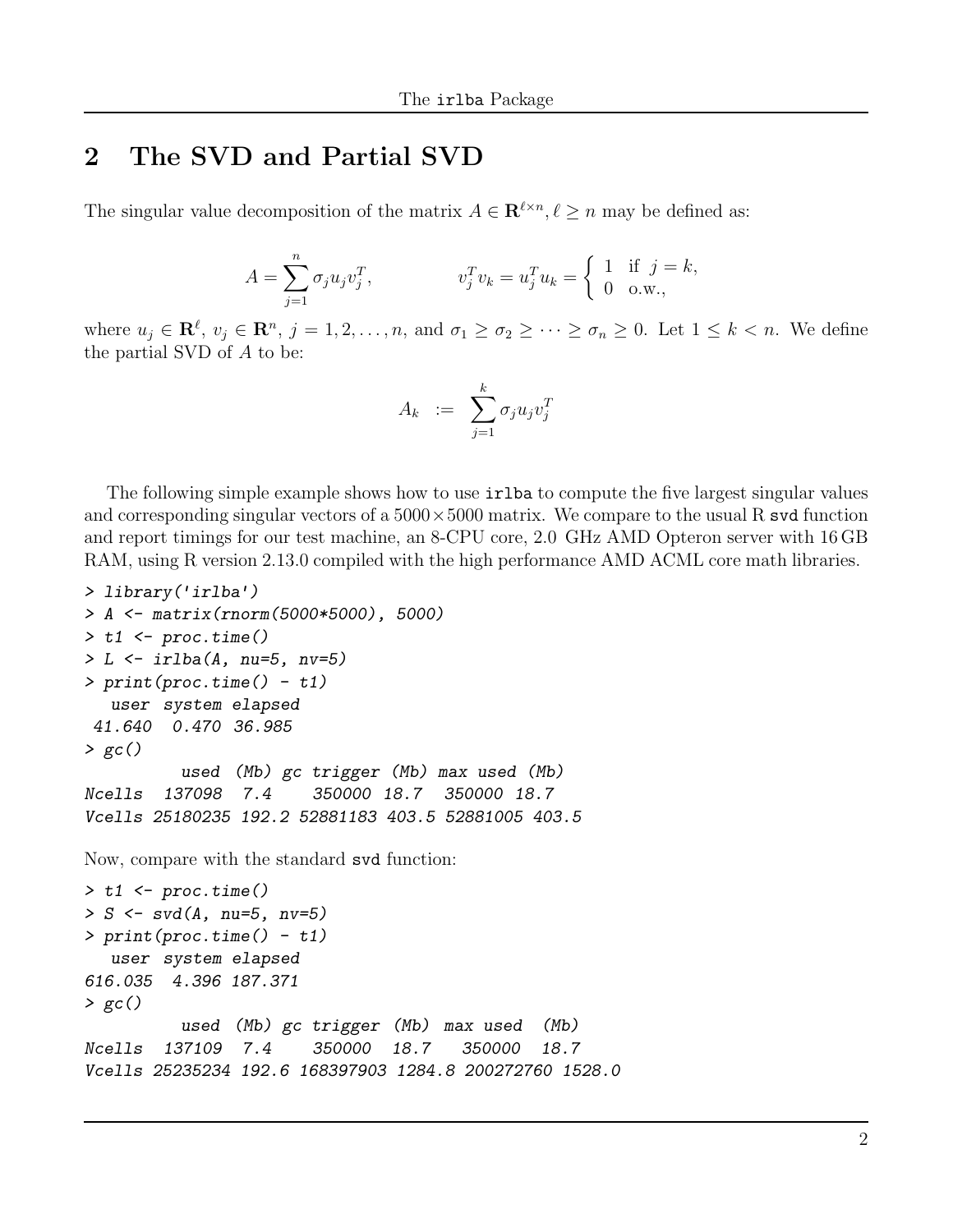```
# Compare the singular values computed by each method:
> sqrt (crossprod(S$d[1:5]-L$d)/crossprod(S$d[1:5]))
           [,1]
[1,] 1.56029e-12
```
The irlba method uses less than one tenth total CPU time as the svd method in this example, less than one fifth the total run time, and about one fourth the peak memory.

### 2.1 Differences with svd

The **irlba** function is designed to compute a *partial* singular value decomposition. It is largely compatible with the usual R svd function but there are some differences. In particular:

- 1. The irlba function only computes the number of singular values corresponding to the nu and nv parameters. For example, if 5 singular vectors are desired (nu=nv=5), then only the five corresponding singular values are computed. The standard R svd function always returns the total set of singular values for the matrix, regardless of how many singular vectors are specified.
- 2. The irlba function is an iterative method until either a tolerance or maximum number of iterations is reached. There exists pathological problems for which irlba does not converge (see the references for more information). Such problems are not likely to be encountered, but the method will fail with an error after the iteration limit is reached in those cases.

Watch out for the first difference noted above.

### 2.2 Computing the Smallest Singular Values

The irlba function may be used to compute either the largest or smallest singular values (and corresponding singular vectors) of a matrix. The default is to compute the largest singular values. Use the sigma='ss' option to compute the smallest values, illustrated below:

```
L \leftarrow irlba(A, nu=5, nv=5, sigma='ss')
```
Harmonic Ritz vectors are used by default to augment the Lanczos process when the smallest singular values are desired. See the reference for a discussion of the Lanczos process augmentation strategy.

#### 2.3 User-defined Matrix Operations

The irlba function includes a provision for specifying custom matrix operators. Using this feature, irlba may be used with the big.matrix class from the bigmemory/bigalgebra packages, or to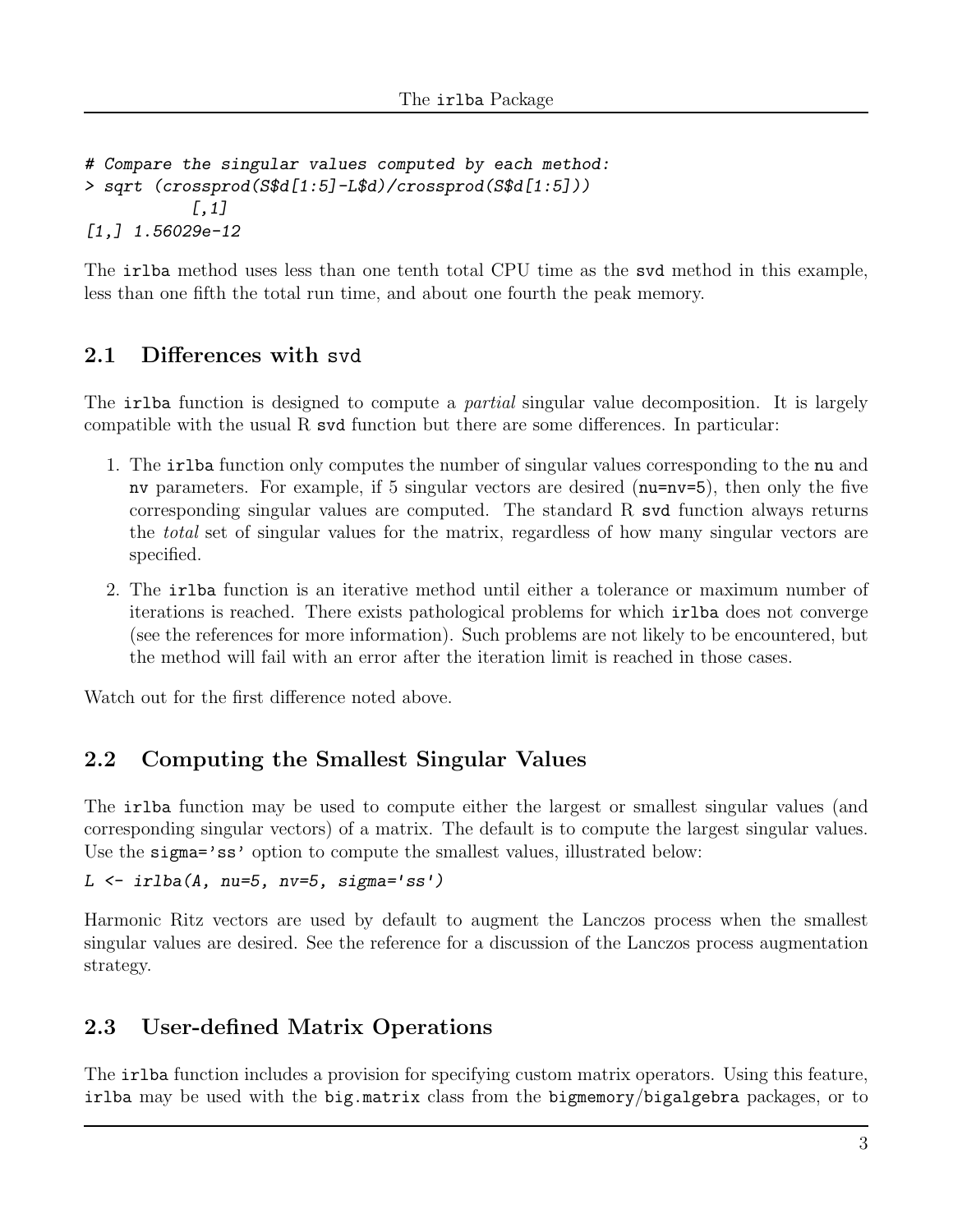compute the partial SVD of matrix-free linear operators, for example.

User-defined matrix operations are specified using the optional matmul parameter. If defined, it must be a function that takes three arguments as follows:

```
matmul <- function (A, B, transpose)
{
  if(transpose) return(t(A) %*% B)
  return(A \ \n% * \ X B)}
```
Replace the above transpose and matrix multiply operations with ones appropriate to your matrix class.

# 3 A Quick Summary of the IRLBA Method

#### 3.1 Partial Lanczos Bidiagonalization

Start with a given vector  $p_1$ . Compute m steps of the Lanczos process:

$$
AP_m = Q_m B_m
$$
  

$$
A^T Q_m = P_m B_m^T + r_m e_m^T,
$$

 $B_m \in \mathbf{R}^{m \times m}, P_m \in \mathbf{R}^{n \times m}, Q_m \in \mathbf{R}^{\ell \times m},$  $P_m^T P_m = Q_m^T Q_m = I_m,$  $r_m \in \mathbf{R}^n$ ,  $P_m^T r_m = 0$ ,  $P_m = [p_1, p_2, \ldots, p_m].$ 

### 3.2 Approximating Partial SVD with A Partial Lanczos bidiagonalization

$$
A^T A P_m = A^T Q_m B_m
$$
  
=  $P_m B_m^T B_m + r_m e_m^T B_m$ ,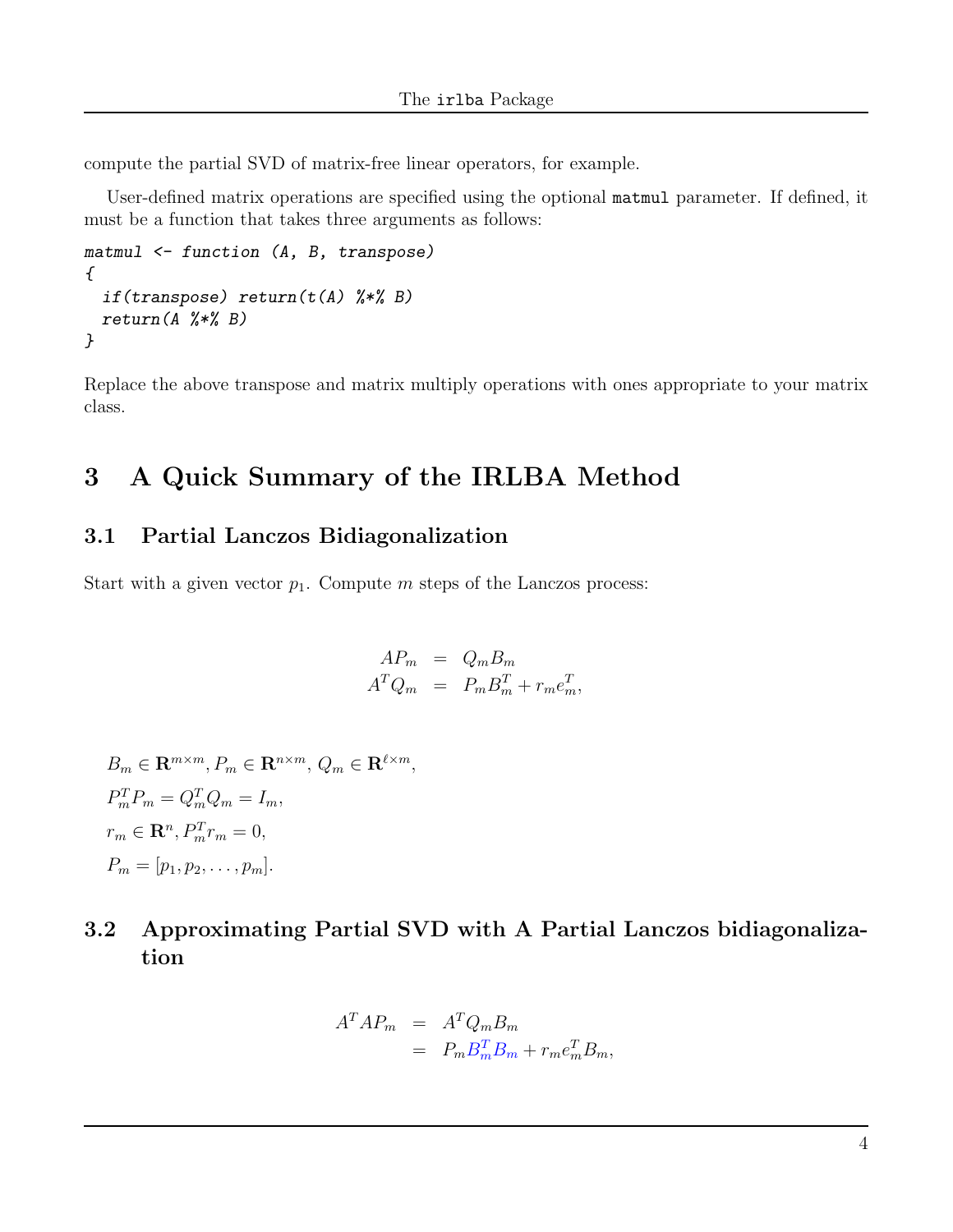$$
AA^T Q_m = AP_m B_m^T + Ar_m e_m^T,
$$
  
= 
$$
Q_m B_m B_m^T + Ar_m e_m^T.
$$

Compute the SVD of  $B_m$ :

$$
B_m = \sum_{j=1}^m \sigma_j^B u_j^B \left(v_j^B\right)^T.
$$

(i.e., 
$$
B_m v_j^B = \sigma_j^B u_j^B
$$
, and  $B_m^T u_j^b = \sigma_j^B v_j^B$ .)

Define:  $\tilde{\sigma}_j := \sigma_j^B$ ,  $\tilde{u}_j := Q_m u_j^B$ ,  $\tilde{v}_j := P_m v_j^B$ . Then:

$$
A\tilde{v}_j = AP_m v_j^B
$$
  
=  $Q_m B_m v_j^B$   
=  $\sigma_j^B Q_m u_j^B$   
=  $\tilde{\sigma}_j \tilde{u}_j$ ,

and

$$
A^T \tilde{u}_j = A^T Q_m u_j^B
$$
  
=  $P_m B_m^T u_j^B + r_m e_m^T u_j^B$   
=  $\sigma_j^B P_m v_j^B + r_m e_m^T u_j^B$   
=  $\tilde{\sigma}_j \tilde{v}_j + r_m e_m^T u_j^B$ .

The part in red above represents the error with respect to the exact SVD. The IRLBA strategy is to iteratively reduce the norm of that error term by augmenting and restarting.

Here is the overall method:

- 1. Compute the Lanczos process up to step m.
- 2. Compute  $k < m$  approximate singular vectors.
- 3. Orthogonalize against the approximate singular vectors to get a new starting vector.
- 4. Continue the Lanczos process with the new starting vector for m more steps.
- 5. Check for convergence tolerance and exit if met.
- 6. GOTO 1.